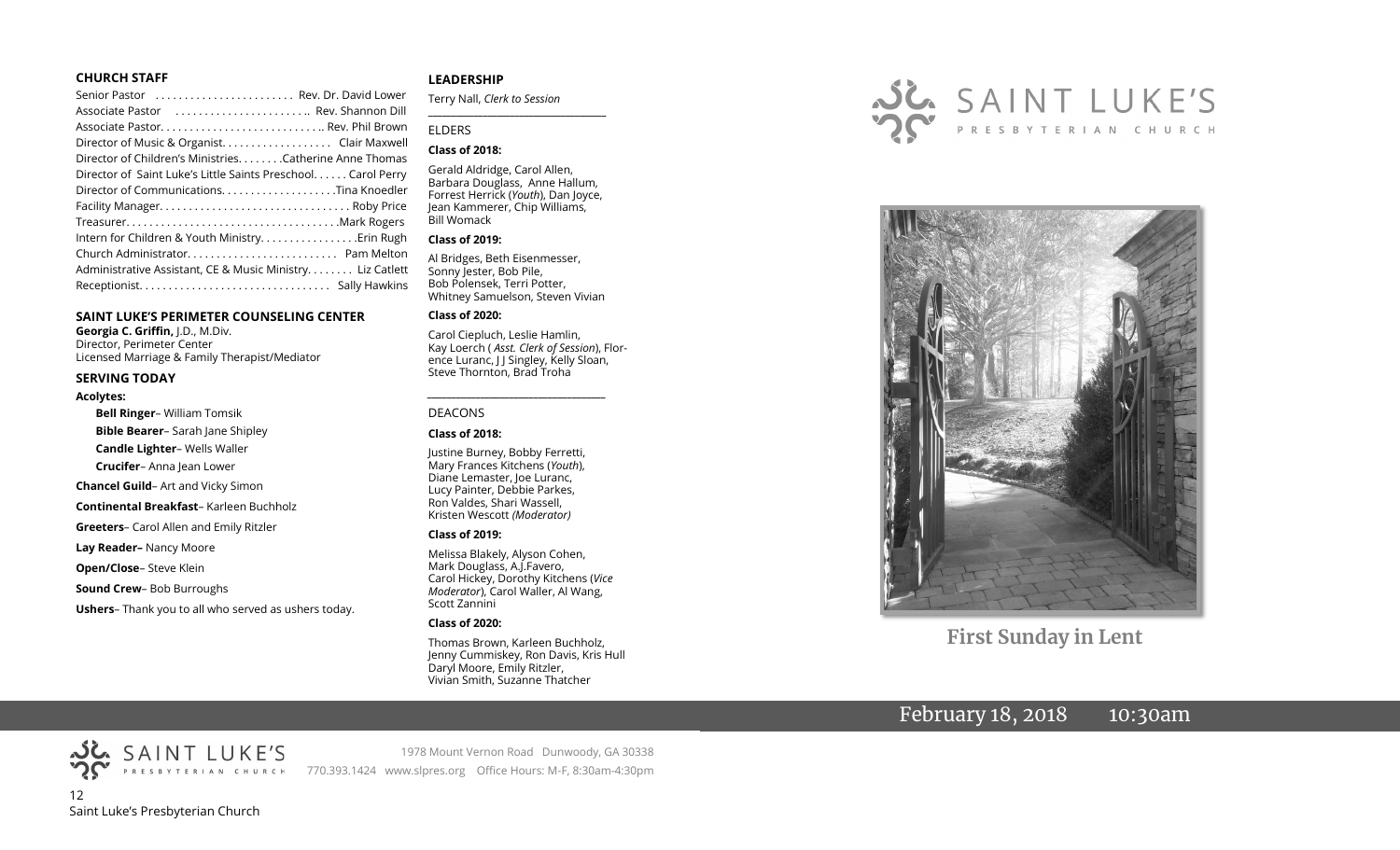

1978 Mount Vernon Road • Dunwoody, Georgia 30338 770.393.1424 • www.slpres.org

#### **February 18, 2018**  First Sunday in Lent

#### **Liturgical Color:** Purple

*Liturgical colors can orient us to the season of the church year and help to engage the sense of sight in worship. Purple marks the seasons of penitence and preparation, Advent and Lent.* 

*Today's flowers are given by Louise Lewis to the Glory of God and in loving memory of her parents, William and Mary Rauch.* 

## **SUNDAY SCHEDULE**

8:30am Chapel Communion Service 9:30am Sunday School 10:30am Sanctuary Worship Service

*Nursery available at all services and Sunday School.* 

# MISSION

Responding to God's call and empowered by the Holy Spirit, we invite all to join us in knowing, serving, and sharing Jesus Christ here and around the world.

# VISION

To be a beacon of faith, hope, and love– every member an active disciple in Christ's ministry.

# **WELCOME, GUESTS!**

We are delighted you are worshipping with us.

**DURING** the Welcome, please print the requested information on the Friendship Pad and pass the Friendship Pad down the pew.

**AFTER** the worship service, please join us outside the Sanctuary where our Pastors or a church officer will be available to answer questions and provide you with a loaf of freshly-baked bread.

**FOR MORE** information about our programs, ministries or membership, please contact one of our Pastors at 770.393.1424, or visit our website: slpres.org.

 $\mathcal{D}_{\mathbf{r}}$ 

thistex

# **THAT ALL MAY WORSHIP**

**ASSISTIVE** A hearing loop is accessible by switching hearing aids to T-coil. Also, large print hymnals and back cushions are available. Please contact an usher for further assistance.

**CHILDREN** are a precious part of our church family, and we welcome them in worship. Worship notebooks and tactile activities are available on the back ledges of the sanctuary for preschool and elementary ages. Each week, children are invited to walk up for an age-appropriate message during "Tell Us Our Story." After that time, they may remain in worship, go to Faithful Friends (K-2nd) or go to child care (PreK and younger).

**MARK YOUR CALENDARS** — Next OWLS meeting will be on Tuesday, February 27 at 11:30am. Luncheon and fellowship. \$6pp. Please sign up on lobby bulletin board. Questions? Please contact Nancy Self at nself@comcast.net.

**SAINT LUKE'S SUPPER CLUB** — Come join with fellow Saint Luke's couples or singles for a potluck style dinner at a member's home! It's a great way to reconnect with old friends or meet new friends and share food, fellowship, and fun. The date is Saturday, March 10 around 7 pm. Sign up on the poster in the lobby to host or participate. Call Fern Mitropoulos, 770.343.8996 with any questions. Please RSVP by Monday, March 5. Hope to see you there!

**IOH VOLUNTEERS NEEDED** — Interfaith Outreach Home (IOH) provides transitional housing for homeless families. On the third Thursday of each month, when the adults have life skills training, Saint Luke's provides and delivers a meal which feeds about 10 adults and 15 children. Meal expenses are reimbursable by Saint Luke's. Volunteers are needed for the following Thursdays: March 15, April 19, and May 17. Please sign up in the church lobby or contact Al Bridges at [bridgtr@aol.com](mailto:bridgtr@aol.com) or 770.394.6581 to reserve your spot.

**FAMILY PROMISE** - Family Promise will be gearing up for the week of March 18 when our guests arrive to begin their stay with us. Thanks to our Saint Luke's family for your generosity of time and spirit! Can you believe it takes over 250 volunteer hours to complete a host week? Please start thinking about ways in which you can help. Details to follow in future Highlight/Bulletin news.

#### **FROM THE GROUND UP, A DREAM**

**FULFILLED** — Be a part of doing something really good right here in Atlanta. Join in the fun of helping Ms. Lisa Reyes and her daughter, Alexandria, build their Habitat house at 1484 Akridge Street NW. The fun begins on March 10 and continues for seven more days through April 28, skipping March 31. All workdays are Saturdays except for April 26, which is a Thursday. Invite your friends to join you! For Lisa, building her house will be a dream fulfilled, from the ground up!

The first workday, all volunteers meet at the Atlanta Habitat Warehouse at 824 Memorial Drive SE where they will enjoy a delicious breakfast.

We will have the usual car pool arrangement. If you need a ride or are willing to drive, meet at the church parking lot (Manhasset Street) in time for a 7am departure each workday. Register on the internet at the Atlanta Habitat Volunteer Hub Site using the following link. Please sign up a week prior to the day you plan to work:

www.stlukes.atlantahabitat.volunteerhub.com

Questions? Contact any one of the members of Saint Luke's Habitat Leadership Team. Email Daryl at ddmore@yahoo.com. The Team: Val DeFriece, Ted Guerrant, Diane Markel, TomMcIntosh, Daryl Moore, Bill Womack, and Ellen Womack.

**THORNWELL** — Join us June 7-9 for the Thornwell mission trip. This trip is perfect for any age. Grab your spot today!! For questions email Christine Crutchfield at [gafrog01@hotmail.com.](mailto:gafrog01@hotmail.com)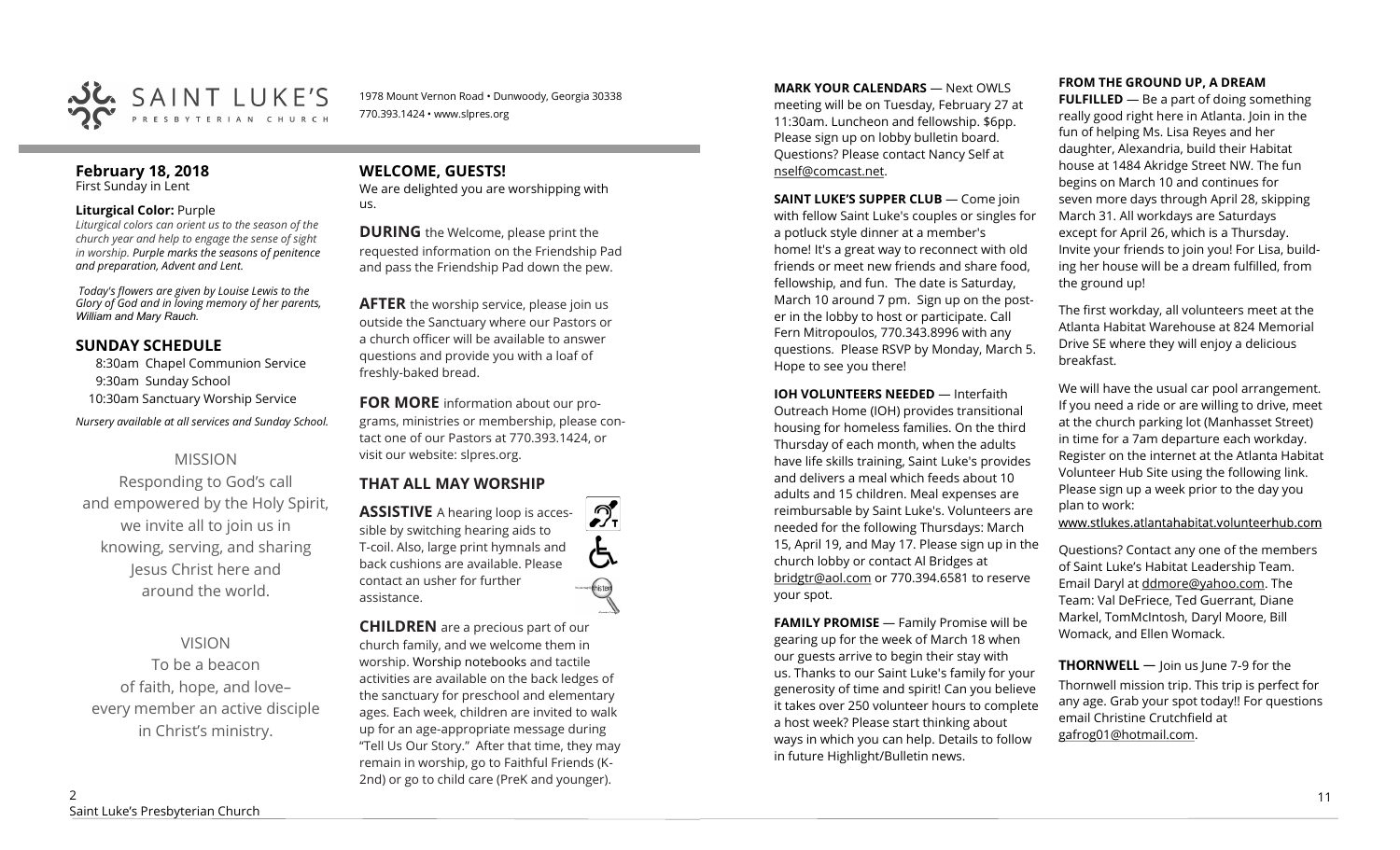# YOUTH MINISTRY

**Phil Brown philbrown@slpres.org / 770.393.1424 ext. 238** 

#### **HERE'S WHAT'S COMING UP IN YOUTH MINISTRY:**

#### **SUNDAY, FEBRUARY 18:**

Sunday school at 9:30am-10:15am in Youth room.

#### **ESCAPE ROOM, SUNDAY, FEBRUARY 18**

Breakout Escape Room in Norcross after the 10:30am service. We will get lunch, then head on to the puzzle solving adventure. We will be back to church by 3:15pm.

 $\_$  ,  $\_$  ,  $\_$  ,  $\_$  ,  $\_$  ,  $\_$  ,  $\_$  ,  $\_$  ,  $\_$  ,  $\_$  ,  $\_$  ,  $\_$  ,  $\_$  ,  $\_$  ,  $\_$  ,  $\_$  ,  $\_$  ,  $\_$  ,  $\_$  ,  $\_$ 

#### **SUNDAY, FEBRUARY 25, HUNGER WALK, GA STATE STADIUM (OLD TURNER FIELD)**

Register here to walk with16,000 people to help end hunger in Atlanta. The money raised goes directly to our ministry partners, the Atlanta Community Food Bank, and the Presbytery's Grants for Hunger Ministries. [Go to this site to register a](http://engage.acfb.org/site/TR/2018HungerWalk/General?fr_id=1856&pg=entry)nd join a team: https://tinyurl.com/slpchungerwalk2018. Select Saint Luke's in the pulldown menu or you can search for SLPC in the team search box. \$25 for walk /cotton shirt or \$35 for run/ technical shirt.

#### **HIGH SCHOOL RETREAT, MARCH 16-18**

Registration is open: register under Youth Ministry on the website. We will need adults. Cost is \$120 per youth/ free for adults who come along. The cost includes transportation, meals (except for lunch on the way home), lodging, high ropes course, and programming. Registrations due March 1. Payments and paperwork March 10. We will leave Saint Luke's at 6pm on Friday and return mid-afternoon on Sunday.

# MUSIC MINISTRY

**Clair Maxwell clairmaxwell@slpres.org / 770.393.1424 ext. 227** 

 $\_$  , and the set of the set of the set of the set of the set of the set of the set of the set of the set of the set of the set of the set of the set of the set of the set of the set of the set of the set of the set of th

#### **CHOIR REHEARSALS ON WEDNESDAYS**

5:00-5:45pm Cherub Choir, Ages 4-5, *Yvonne Miller, Director*  5:00-5:45pm Westminster Choir, Grades 1-5, *Clair Maxwell, Director*  6:30-7:20pm Festival Ringers, Youth & Adults, *Clair Maxwell, Director*  7:30-9:00pm Chancel Choir, Youth & Adults, *Clair Maxwell, Director* 

#### **CHASTAIN AT SAINT LUKE'S**

Save the date, Sunday, April 22 at 6:30pm. Performing slots are open. Contact Clair Maxwell with your interest in participating. clairmaxwell@slpres.org.

## **In Preparation for Worship**

"Grace is the gateway to heaven."



## **Gathering Prayer**

**Prelude** Prelude in D Minor *Johann Sebastian Bach* 

**Chiming of the Hour**

## **Welcome and Announcements**

*If you are new to Saint Luke's today, welcome, we are so glad you are here! We have a gift of fresh bread we would love to give to you as a token of our gratitude. Please introduce yourself after worship to receive your welcome gift.*

*Please take the time now to fill out the Friendship Pads situated at the end of each pew. Write down your names and pass the pad down the pew, so that you may greet your pew neighbors by name and that we may know you are here.*

#### **Call to Worship\*** from Psalm 118

Leader: Blessed are those who come in the name of the Lord.

**People: We come to this holy house to praise God!**

Leader: God is good, and has given us light.

**People: O give thanks to the Lord, whose steadfast love endures forever.**

**Opening Hymn #403\*** Open Now Thy Gates of Beauty *UNSER HERRSCHER*

## **Call to Confession\***

Leader: The Lord be with you. **People: And also with you.** Leader: Let us pray.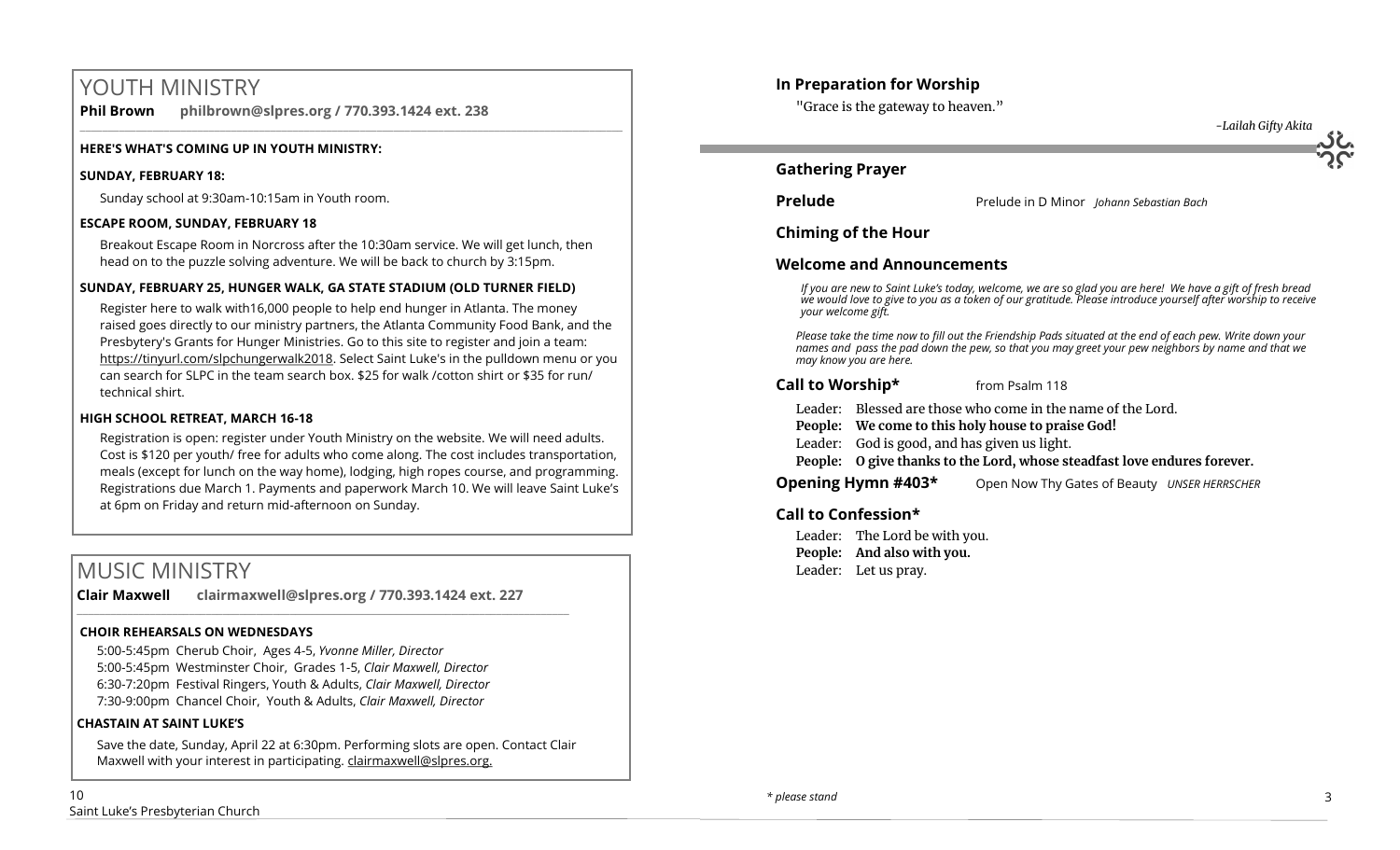#### **Prayer of Confession\***

**We thank you, Lord God, for you alone are good, and your loving kindness is everlasting. We acknowledge that we depend on your mercy, as we look for our own ways through, and consider ourselves more than others. Shine your light upon our brokenness, and help us to receive your marvelous grace, So that we might live righteously and justly as you have shown us to do in Christ. Hear also the personal confessions on our hearts…***(Silence is kept for personal reflection.)*

Leader: Lord, in your mercy. **People: Hear our prayer. Amen.**

#### **Assurance of Forgiveness\***

**Song of Praise #468\*** In My Life *LORD, BE GLORIFIED*

**In my life, Lord, be glorified; be glorified. In my life, Lord, be glorified today.**

#### **Passing of the Peace of Christ\***

Leader: May the peace of Christ be with you. **People: And also with you.**

# **Prayer for Illumination Nancy Moore Nancy Moore Nancy Moore**

#### **Scripture Lesson** Isaiah 25:1-10a, *page 613 of the Old Testament*

Leader: The Word of the Lord. **People: Thanks be to God.**

#### **Psalter Response** Psalm 118



**Tell Us Our Story Community Community Community Community Community Community Community Community Community Community Community Community Community Community Community Community Community Community Community Community Com** 

*Faithful Friends for PreK, Kindergarten and First Grade will meet today. Parents may register children in the narthex and pick up after worship in the Harbor. Parents may take their younger children (through PreK) to our nursery, Room 120 in Sheppard Hall.* 

# S P L A S H ! CHILDREN'S MINISTRIES

**Catherine Anne Thomas cathomas@slpres.org / 770.393.1424 ext. 228 \_\_\_\_\_\_\_\_\_\_\_\_\_\_\_\_\_\_\_\_\_\_\_\_\_\_\_\_\_\_\_\_\_\_\_\_\_\_\_\_\_\_\_\_\_\_\_\_\_\_\_\_\_\_\_\_\_\_\_\_\_\_\_\_\_\_\_\_\_\_\_\_\_\_\_\_\_\_\_\_\_\_\_\_\_\_\_\_\_\_\_\_\_\_\_\_\_\_\_\_\_\_\_\_\_\_** 

#### **LENT IS HERE!**

Families with children are invited to pick up a Lent Activity Guide in the main lobby. Prepare your hearts!

#### **FEAST, DINNER AT 5:45PM AND PROGRAMMING AT 6:25PM**

**Heroes of the Bible, Age 3 through Kindergarten** — We'll keep learning about the exciting adventures of people who did great things for God. We can do great things for God, too! Room 120.

**Grow Together Now, 1st Grade through 5th Grade** — Our learning focus for this session will be Humility, Kindness and Cooperation. We'll examine these virtues through the lens of scripture as well as our own lives. This class learns through a lively assortment of group activities; always something new! 1st- 3rd– The Dock and 4th & 5th– The Lighthouse.

#### **FEAST VARIETY SHOW**

Wednesday, March 7 at 6:30pm on the Great Hall stage. All acts and all ages are welcome! Sign up on the poster in the lobby.

#### **SHIPWRECKED!**

Shipwrecked VBS registration will be up and running on the church website on February 25. Get ready for an adventure to an uncharted 'island" experience where kids are anchored in the truth that Jesus helps them in many ways to weather life's storms.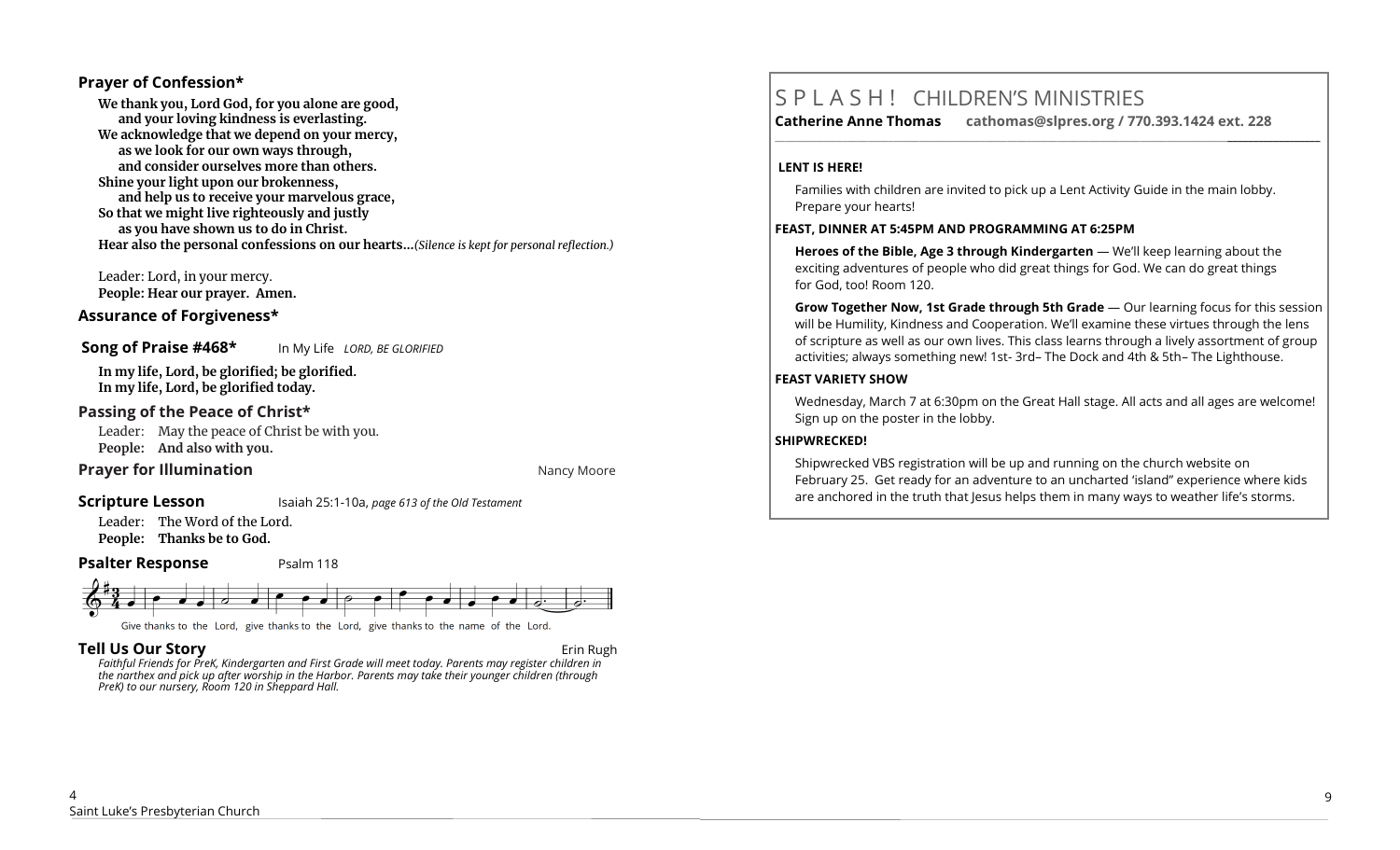# ADULT MINISTRY

**Shannon Dill shannondill@slpres.org / 770.393.1424 ext. 229** 

## **ADULT SUNDAY SCHOOL**

Individual classes have begun. Please see the website for a full description of each class. (http://slpres.org/program-ministries/adult-ministry/sunday-school)

 $\_$  ,  $\_$  ,  $\_$  ,  $\_$  ,  $\_$  ,  $\_$  ,  $\_$  ,  $\_$  ,  $\_$  ,  $\_$  ,  $\_$  ,  $\_$  ,  $\_$  ,  $\_$  ,  $\_$  ,  $\_$  ,  $\_$  ,  $\_$  ,  $\_$ 

Faith Foundations: Room 232 House to House: Room 203 Seasons of the Spirit: Room 231/233 Soul Food: Room 234/236

## **FRIDAY MORNING MEN'S BIBLE STUDY**

Fellowship and Bible study every Friday from 6:40-8am in the Parlor with Dan Joyce.

# **BIBLE STUDY: "WAYFARERS"**

Come join David, Shannon or Phil as this week's preacher leads a study of the scripture for the upcoming Sunday's worship. Meet on Wednesdays at 10am in the church library.

# **LENTEN JOURNAL/STUDY**

To access the Lenten Journal/Study please go to this link: http://tinyurl.com/slpclent2018. The journal is entitled *Meeting Jesus in the Gospel of John*; a six week offering of prayer and reflection from the Society of Saint John the Evangelist and the Center for Ministry of Teaching at Virginia Theological Seminary. Everyone can sign up to receive daily videos - sign up here: [http://meetingjesusinjohn.org.](http://meetingjesusinjohn.org/) Hard copies of the journal/study are available in the church lobby.

| Anthem                                                                                                                                                                                                                                                                                                                                                                                                                                                                                                                                                                                                                                                                                                            | Hark, I Hear the Harps Eternal<br>arr. Alice Parker | Chancel Choir |
|-------------------------------------------------------------------------------------------------------------------------------------------------------------------------------------------------------------------------------------------------------------------------------------------------------------------------------------------------------------------------------------------------------------------------------------------------------------------------------------------------------------------------------------------------------------------------------------------------------------------------------------------------------------------------------------------------------------------|-----------------------------------------------------|---------------|
| Hark, I hear the harps eternal ringing on the farther shore<br>as I near those swollen waters with their deep and solemn roar.<br>Hallelujah, praise the Lamb, glory to the great I Am.<br>And my soul though stained with sorrow,<br>fading as the light of day passes swiftly o'er those waters to the city far away.<br>Souls have crossed before me saintly to that land of perfect rest,<br>and I hear them singing faintly in the mansions of the blest.                                                                                                                                                                                                                                                    |                                                     |               |
| Sermon                                                                                                                                                                                                                                                                                                                                                                                                                                                                                                                                                                                                                                                                                                            | "Gates"                                             | David Lower   |
| Hymn 634*                                                                                                                                                                                                                                                                                                                                                                                                                                                                                                                                                                                                                                                                                                         | To God Be the Glory TO GOD BE THE GLORY             |               |
| <b>Affirmation of Faith*</b>                                                                                                                                                                                                                                                                                                                                                                                                                                                                                                                                                                                                                                                                                      | Apostles' Creed                                     |               |
| I believe in God, the Father Almighty,<br>Maker of heaven and earth,<br>and in Jesus Christ, His only Son, our Lord;<br>who was conceived by the Holy Ghost,<br>born of the Virgin Mary,<br>suffered under Pontius Pilate;<br>was crucified, dead, and buried;<br>He descended into hell;<br>the third day He rose again from the dead;<br>He ascended into heaven,<br>and sitteth on the right hand<br>of God the Father Almighty;<br>from thence He shall come to judge the quick and the dead.<br>I believe in the Holy Ghost;<br>the holy catholic Church;<br>the communion of saints;<br>the forgiveness of sins;<br>the resurrection of the body;<br>and the life everlasting. Amen.<br>Offering Invitation |                                                     |               |

# **Offering Invitation**

*Giving is a tangible sign of worship. If you give electronically, there is a blue, laminated, electronic giving in the pew rack to place in the offering plate as it is passed.*

**Offertory** Meditation on "Wondrous Love" *arr. Colin Curtis*